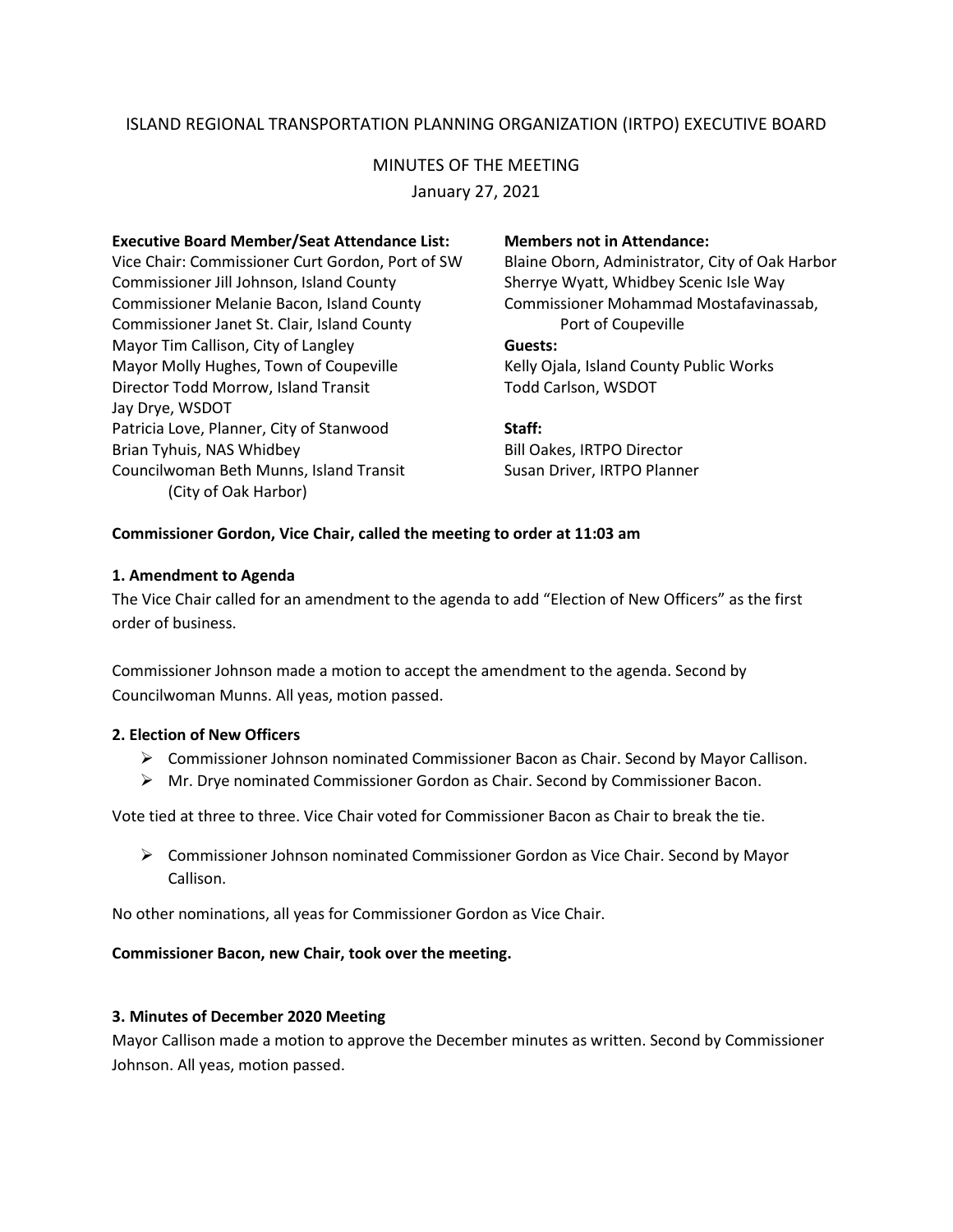# **4. Amendment to SFY 2021 UPWP**

Ms. Driver presented the proposed amendment to the State Fiscal Year 2021 Unified Planning Work Plan that had been shared with the Board at the December meeting. The amendment is intended to correct the budget figures and indicate where the previously unallocated funds (\$3,280) would be spent. Commissioner Gordon made a motion to approve the amended SFY 2021 UPWP.

Discussion following the motion included two recommendations:

- 1. Change the language under Element 2, Item 1. Delete "focus on planning" and add, "collaborative discussion and feasibility analysis related to passenger-only ferries."
- 2. Add 'Island Transit' to the list of agencies in bullet item H.

*Commissioner Gordon accepted these recommendations as a friendly amendment to his motion. Commissioner Johnson seconded. All yeas, motion passed.*

# **5. Consolidated Grant Ranking**

Ms. Driver presented the consolidated grant information that had been shared with the Board at the December meeting. Director Morrow explained the funding mechanism behind the Consolidated Grants and the importance of this funding to Island Transit.

*Commissioner Gordon made a motion to approve the rankings as presented. Second by Commissioner Johnson. All yeas, motion passed.*

# **6. Update on Data Collection Project**

Ms. Driver updated the Board on the progress of the new UPWP element, Data Collection & Analysis. To date, the consultants (Fehr & Peers) have collected all available data from IRTPO member agencies and other published sources. The next phase is to purchase digital data from a company called Streetlight, that provides data from cell phone, truck transponders, and other traveling digital sources. The TAC will determine areas (zones) they wish to analyze, such as SR 20 through Oak Harbor and SR 532 from Camano to Stanwood. Patricia Love, indicated that Stanwood had recently purchased similar data from Streetlight and she would be sharing it with the TAC when it was available.

Commissioner Johnson noted that the Island County Planning Department had recently purchased digital data for economic development that may be useful. It was suggested the IRTPO coordinate with Island County on data sharing from this source.

*\* NOTE: Another concern that came up is how to accommodate the growing need for off-island medical care for our aging population. This is a topic that is addressed in the Combined Transit - Human Services Transportation Plan, which is due for an update in 2022/2023. As noted in the December meeting, this plan could be updated sooner, in conjunction with the Regional Transportation Plan update.*

# **7. Update on Island Region Vehicle Electrification Study**

Ms. Driver updated the Board on the progress of the vehicle electrification project. The consultant team (Makers/DKS) presented to the Technical Advisory Committee on January 14<sup>th</sup>. That presentation is available on the IRPTO meetings page. Ms. Driver shared the project schedule page, indicating the team is on Phase III. In Phases I and II, fleet data was collected from municipalities and agencies in the region,